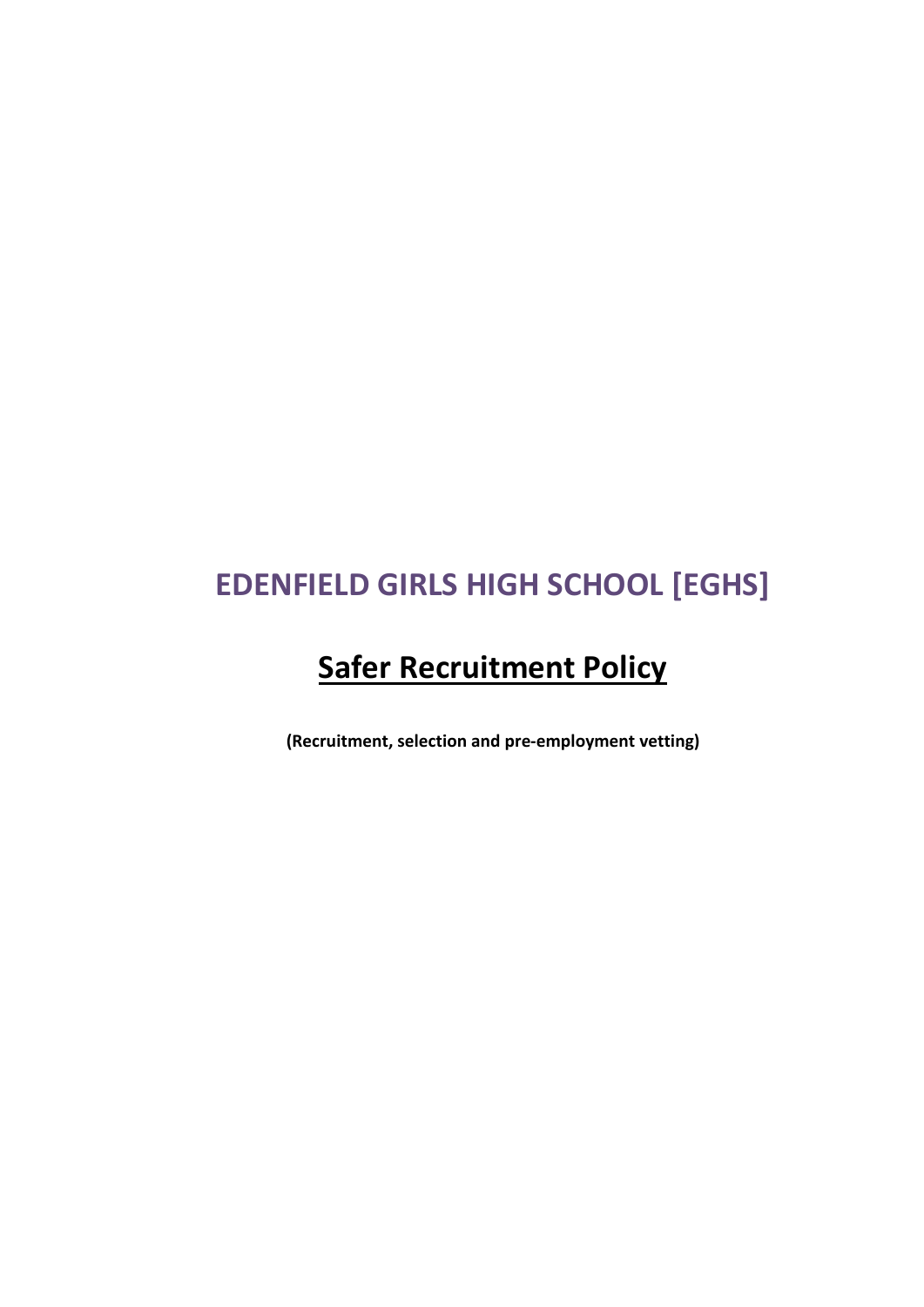## *1. INTRODUCTION*

1.1 This policy has been developed to embed safer recruitment practices and procedures throughout EGHS and to support the creation of a safer culture by reinforcing the safeguarding and well- being of children and young people in our care. This policy complieswith guidance outlined in *'Keepingchildren safe ineducation September 2018'*

1.2 This policy reinforces the conduct outlined in the Government Office North West *'Guidance for Safer Working Practice for Adults who Work with Children and Young People'* as well as the school's whistle blowing policy all staff are expected to be familiar with. All successful candidates for paid or volunteer employment will be made aware of these documents.

- 1.3 This policy is an essential element in creating and maintaining a safe and supportive environment for all pupils, staff and others within the school community and aims to ensure both safe and fair recruitment and selection of all staff and volunteers by:
	- attracting the best possible candidates/volunteers to vacancies based on their merits abilities and suitability to the position and are considered equitably and consistently
	- deterring prospective candidates/volunteers who are unsuitable from applying for vacancies
	- identifying and rejecting those candidates/volunteers who are unsuitable to work with children and young people
- 1.4 The level of DBS check required, and whether a prohibition check is required, will depend on the role and duties of an applicant to work in the school, as outlined in this guidance.
- 1.5 For most appointments, an enhanced DBS check with barred list information will be appropriate as the majority of staff will be engaging in regulated activity.

In summary, a person will be considered to be engaging in regulated activity if as a result of their work they:

- will be responsible, on a regular basis in the school, for teaching, training instructing, caring for or supervising pupils; or
- will carry out paid, or unsupervised unpaid, work regularly in the school where that work provides an opportunity for contact with pupilsor
- engage in intimate or personal care or overnight activity, even if this happens only once.

## **See more details on Regulated Activities in Appendix 1**

1.6 For all other staff who have an opportunity for regular contact with pupils who are not engaging in regulated activity, an enhanced DBS certificate, which does not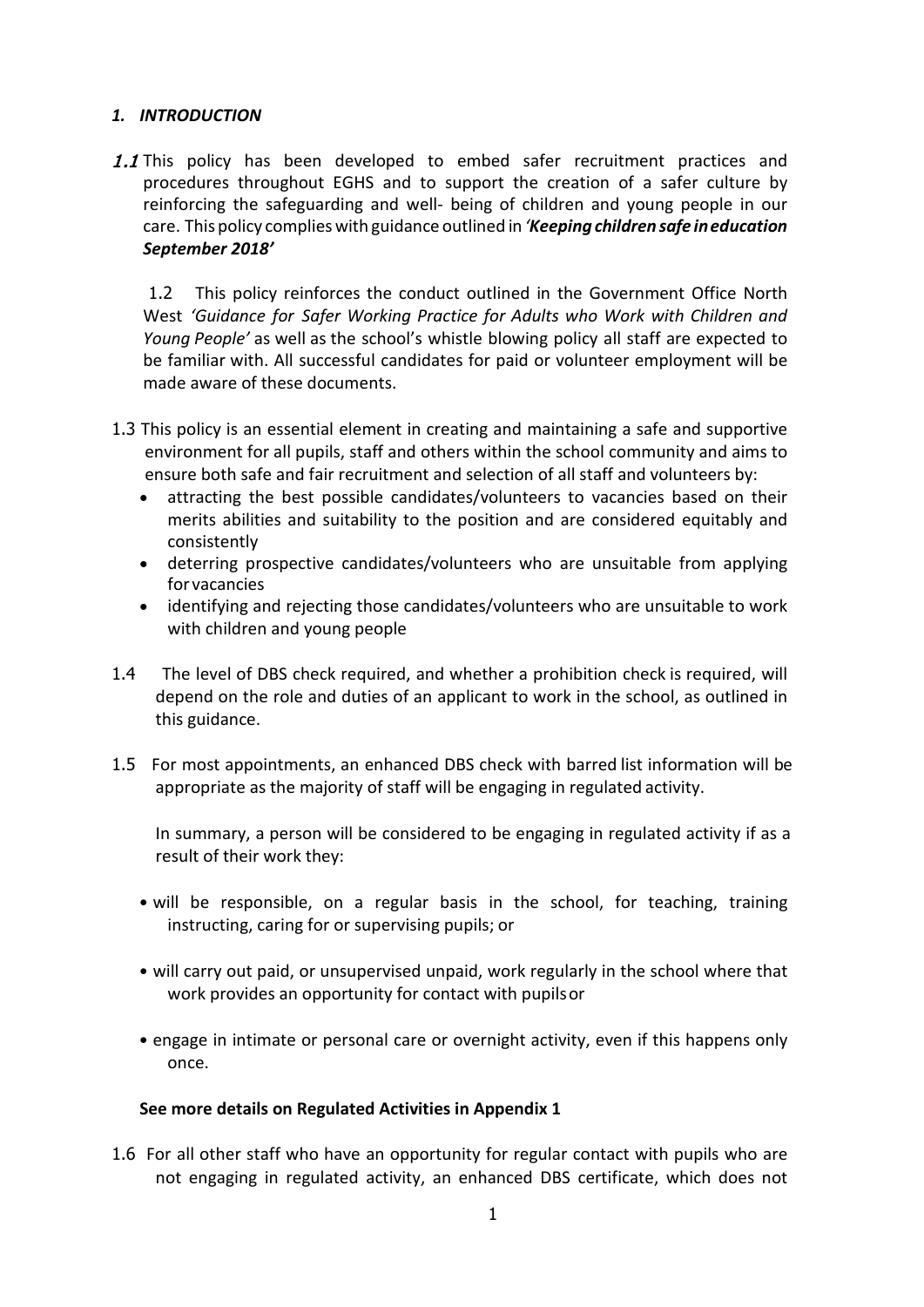include a barred list check, will be appropriate. This would include contractors that would have the opportunity for contact with pupils and who work under a temporary or occasional contract.

- 1.7 In the school, a **supervised** volunteer who regularly teaches or looks after pupils is not in regulated activity. The Department for Education (DfE) has published separate statutory guidance on supervision and regulated activity which schools should have regard to when considering which checks should be undertaken on volunteers.
- 1.8 In addition to obtaining the DBS certificate described, anyone who is appointed to carry out teaching work will require an additional check to ensure they are not prohibited from teaching.

#### *2. ROLES and RESPONSIBILITIES*

- 2.1 The Trustees of the school will:
	- ensure the school has effective policies and procedures in place for the safe and fair recruitment and selection of staff and volunteers in accordance with Department for Education guidance and legal requirements monitor the school's compliance with them
	- ensure that appropriate staff and Trustees have completed safer recruitment training
- 2.2 The Head Teacher will:
	- ensure that the school operates safe and fair recruitment and selection procedures which are regularly reviewed and up-dated to reflect any changes to legislation and statutoryguidance
	- ensure that all appropriate checks have been carried out on staff and volunteers in theschool
	- monitor any contractors and agencies compliance with this document
	- promote the safety and well-being of children and young people at every stage of thisprocess

#### *3. INVITING APPLICATIONS*

3.1 All advertisements for posts of regulated activity, paid or unpaid, will include the following statement;

"**EGHS is committed to safeguarding children and young people. All post holders are subject to appropriate vetting procedures and a satisfactory Disclosure and Barring Service Enhanced check**".

- 3.2. All applicants will receive information containing the following when applying for a post:
	- A statement of the school's commitment to ensuring the safety and well-being of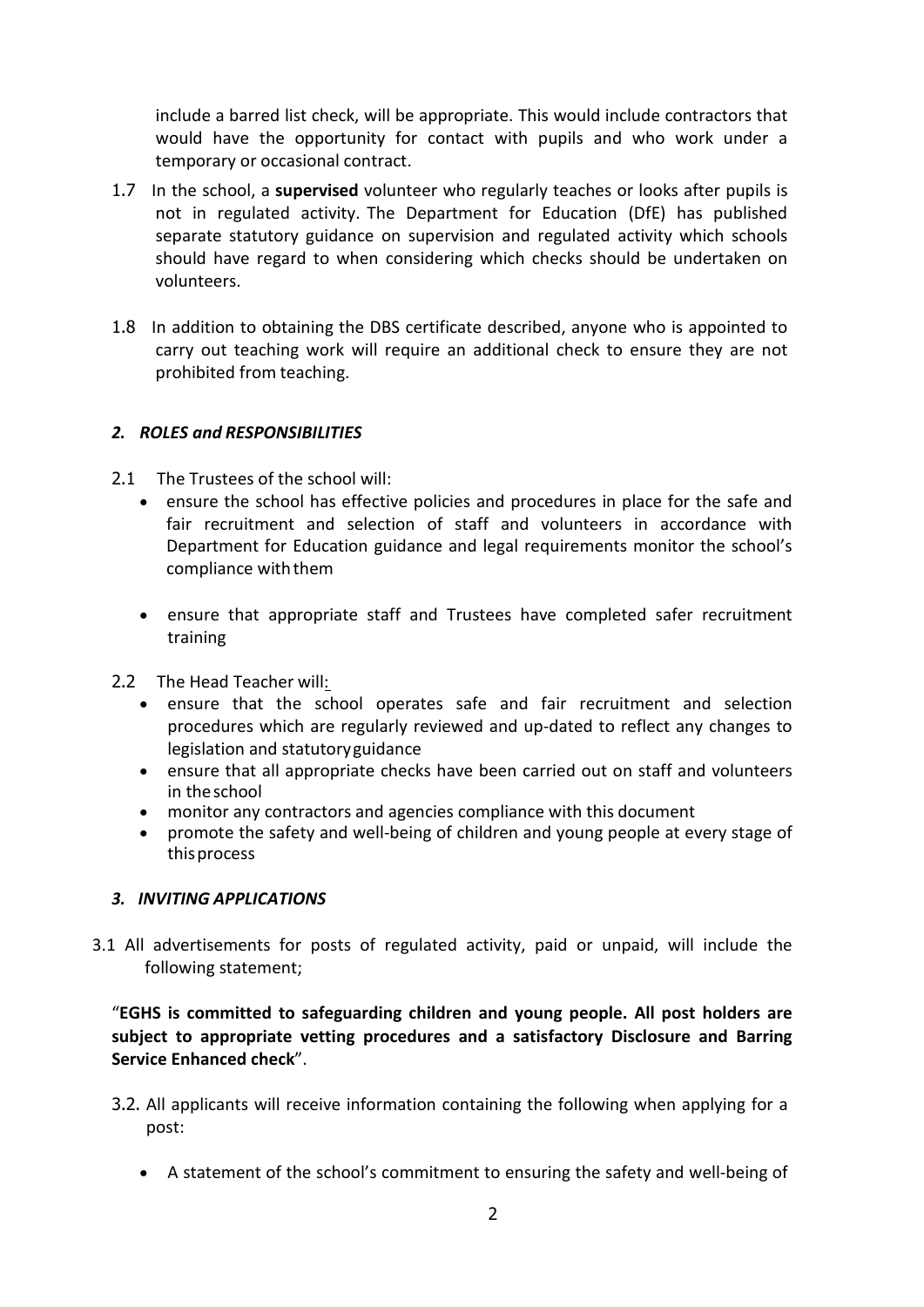the pupils (can be found on the school advertisement for the post)

- Job description and person specification
- The school's Safeguarding Policy (please access the school website www.edenfieldgirls.com).
- The school's Safer Recruitment Policy
- An application form
- Equal Opportunities monitoring form
- 3.3 Prospective applicants must complete, in full, and return a signed application form. Incomplete application forms will be returned to the applicant where the deadline for completed forms has not passed.
- 3.4. Candidates submitting an application form completed on line will be asked to sign the form if called for interview.
- 3.5 A curriculum vitae will not be accepted in place of a completed application form.

#### *4. IDENTIFICATION OF THE RECRUITMENTPANEL*

4.1 At least one member of the Selection and Recruitment Panel will have successfully completed training in safer recruitment.

#### *5. SHORT LISTING ANDREFERENCES*

- 5.1 Candidates will be short listed against the person specification for the post.
- 5.2 Two references, one of which must be from the applicant's current/most recent employer, will be taken up before the selection stage so that any discrepancies may be probed during this stage of the procedure.
- 5.3 References will be sought directly from the referee, and where necessary, will be contacted to clarify any anomalies or discrepancies. Detailed written records will be kept of suchexchanges.
- 5.4 Where necessary, previous employers who have not been named as referees may be contacted in order to clarify any such anomalies or discrepancies. Detailed written records will be kept of such exchanges.
- 5.5 Referees will be asked specific questions about the following:
	- The candidate's suitability to work with children and young people
	- Any disciplinary warnings, including time-expired warnings, relating to the safeguarding of children and young people
	- The candidate's suitability for the post
- 5.6 Reference requests will include the following:
	- Applicants current post and salary
	- Sickness record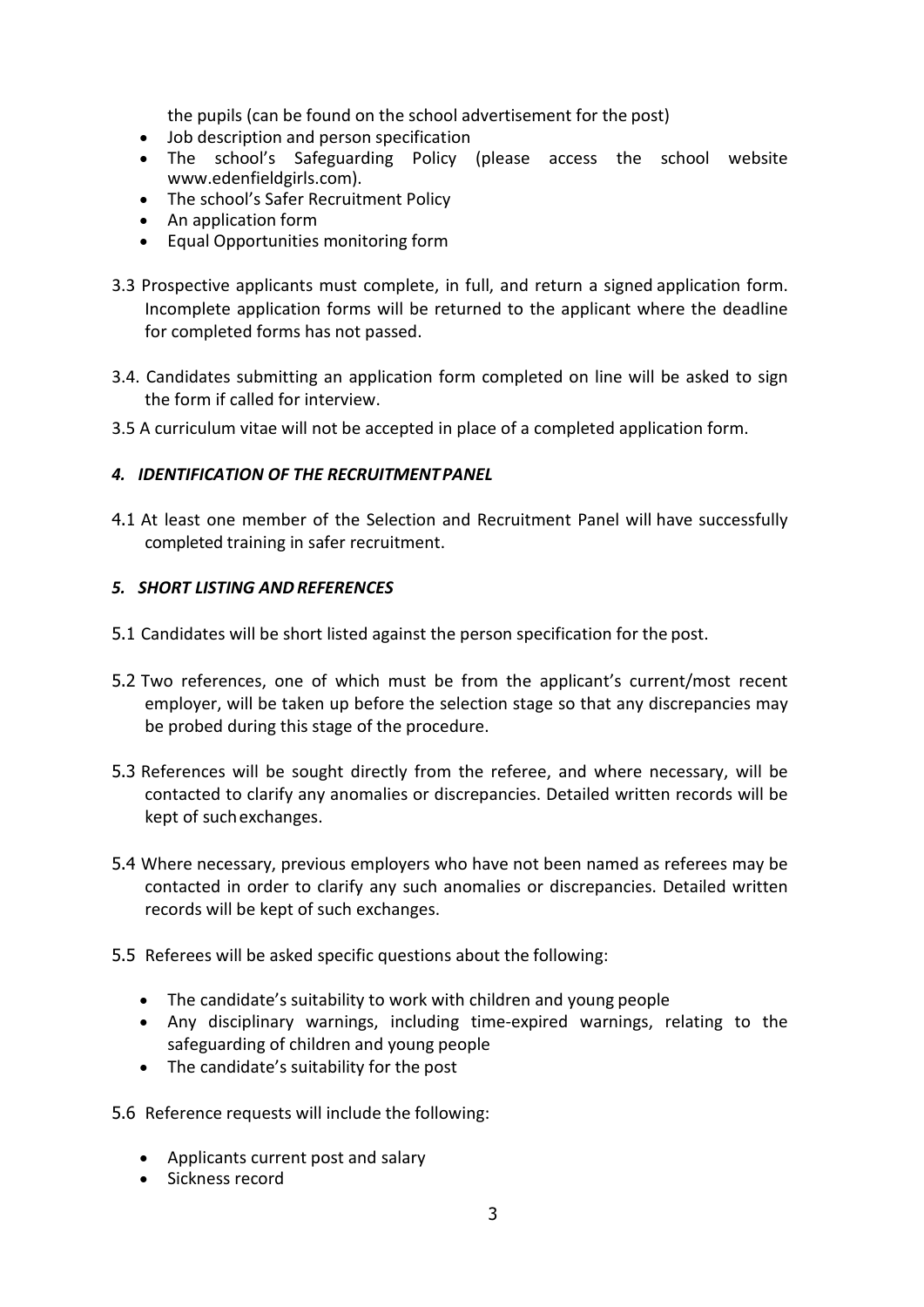- Attendance record
- Disciplinary record
- 5.7 All appointments are subject to satisfactory references, vetting procedures and DBS clearance. In addition, staff who are appointed to carry out teaching work will be subject to an additional check to ensure they are not prohibited fromteaching.

## *6. INVITATION TO INTERVIEW*

- 6.1 Candidates called to interview will receive:
	- A letter confirming the interview and any other selection techniques
	- Details of the interview day including details of the panel members
	- Further copy of the person specification
	- Details of any tasks to be undertaken as part of the interview process
	- The opportunity to discuss the process prior to the interview

#### *7. THE SELECTION PROCESS*

- 7.1 Selection techniques will be determined by the nature and duties of the post but all vacancies will require an interview of short-listed candidates.
- 7.2 Interviews will always be face-to-face.
- 7.3 Candidates will be required to:
	- Explain any gaps in employment
	- Explain satisfactorily any anomalies or discrepancies in the information available to the panel
	- Declare any information that is likely to appear on the DBS disclosure
	- Demonstrate their ability to safeguard and protect the welfare of children and young people.

#### *8. PRE-APPOINTMENT CHECKS*

- 8.1 An offer of appointment to a successful candidate, including one who has lived or worked abroad, must be conditional upon satisfactory completion of preemployment checks.
- 8.2 When appointing new staff, the schools will:
	- Verify a candidate's identity, preferably from current photographic ID and proof of address except where, for exceptional reasons, none is available;
	- Obtain a certificate for an enhanced DBS check with a barred list information where the person will be engaging in regulated activity;
	- Obtain a separate barred list check if an individual will start work in regulated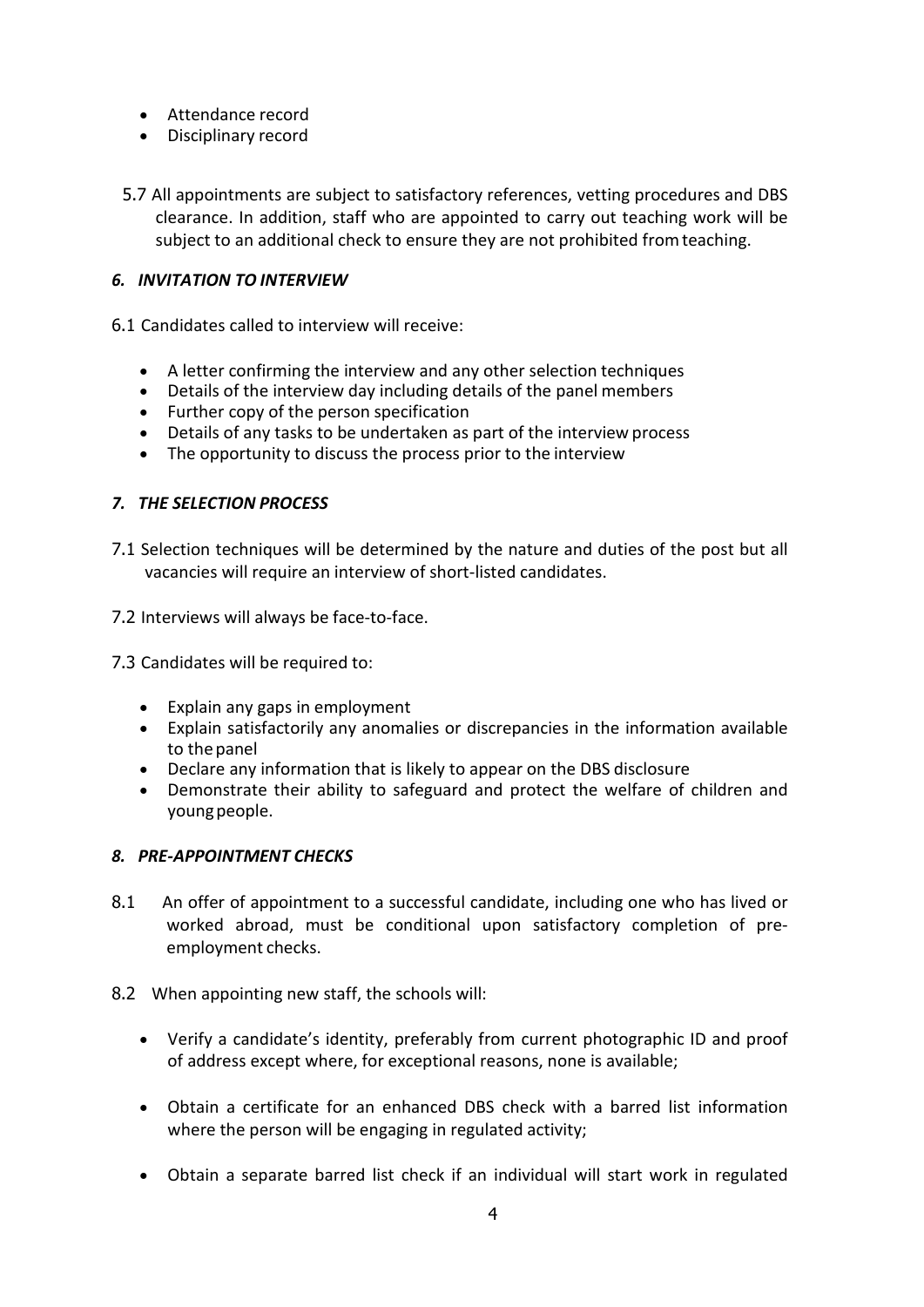activity before the DBS certificate is available;

- Verify the candidate's mental and physical fitness to carry out their work responsibilities. The job applicant will be asking relevant questions about disability and health in order to establish whether they have the physical and mental capacity for the specific role
- Verify professional qualifications for all types of candidates, as appropriate.
- Verify the person's right to work in the UK. If there is uncertainty about whether an individual needs permission to work in the UK, then prospective employers, or volunteer managers, should follow advice on the GOV.UK website
- If the person has lived or worked outside the UK, the school will make further checks where it consider appropriate.
- 8.3 A DBS certificate must be obtained from the candidate before or as soon as practicable after appointment. Alternatively, if the applicant has subscribed to it and gives permission, the school will undertake an online update check through the DBS Update Service. Individuals can join the DBS Update Service when applying for a new DBS check; this will allow them to re-use this check when applying for similar jobs.

With the individual's consent, the school can go online and carry out an instant check to see if a new certificate is required

8.4 The school should ensure that a candidate to be employed as a teacher is not subject to a prohibition order issued by the Secretary of State, using the Employer Access Onlineservice.

## **See flowchart of Disclosure and Barring Service criminal record checks and barred list checks Appendix 2**

## *9. POLICY ON RECRUITMENT OFEX-OFFENDERS*

- 9.1 The School will not unfairly discriminate against any applicant for employment on the basis of conviction or other details revealed.
- 9.2 In view of the fact that all positions within the School will amount to "regulated positions" within the meaning of the Protection of Children Act 1999 (as amended by the Criminal Justice and Courts Services Act 2000), all applicants for employment must declare all previous convictions (including those which would normally be considered "spent" under the Rehabilitation of Offenders Act 1974). A failure to disclose a previous conviction may lead to an application being rejected or, if the failure is discovered after employment has started, may lead to summary dismissal on the grounds of gross misconduct. A failure to disclose a previous conviction may also amount to a criminal offence.
- 9.3 Under the relevant legislation, it is unlawful for the School to employ anyone who is included on the lists maintained by the DfE and the Department of Health of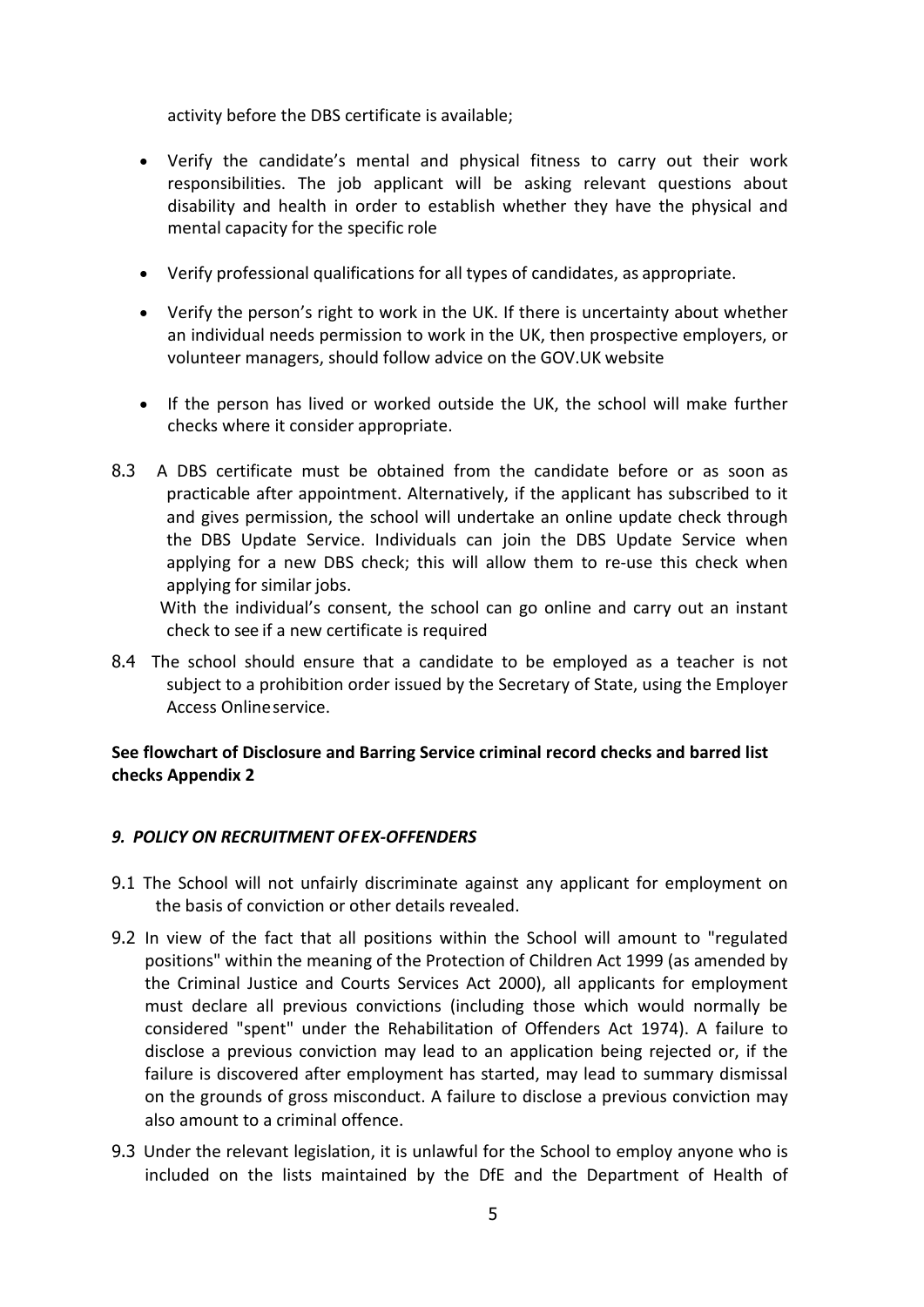individuals who are considered unsuitable to work with children. In addition, it will also be unlawful for the School to employ anyone who is the subject of a disqualifying order made on being convicted or charged with the following offences against children: murder, manslaughter, rape, other serious sexual offences, grievous bodily harm or other serious acts of violence.

9.4 The school considers it to be a high risk to employ anyone who has a conviction for serious class A drug related offences, robbery, burglary, theft, deception or fraud, or, if the post involves some driving responsibility, anyone who has been convicted of drunk driving within the last ten years.

It is a criminal offence for any person who is disqualified from working with children to attempt to apply for a position within the School. If:

- the School receives an application from a disqualified person;
- is provided with false information in, or in support of an applicant's application; or
- The School has serious concerns about an applicant's suitability to work with children; it will report the matter to the Police, DBS and/or the DfE Children's Safeguarding Operations Unit (formerly the Teacher's Misconduct Team).

#### **11. SECTION 128 CHECKS**

- Members of proprietary bodies, including Trustees, and Directors, as well as the Head Teacher will be checked.
- As the term 'management' is not defined in the legislation, the school will determine whether a post requires this check.
- The following positions may be considered as involved in the Management of the school:
	- $\triangleright$  Any teaching positions on the senior leadership team
	- $\triangleright$  Any teaching positions that carry a department headship
	- $\triangleright$  Any non-teaching staff who are part of the senior leadership team

#### *10. AGENCY AND THIRD PARY STAFF*

The school will obtain written notification from any agency, or third-party organisation, they use that the organisation has carried out the checks on an individual who will be working at the school. This would include, as necessary, a barred list check, prior to appointing that individual.

#### **11. TRAINEE/STUDENT TEACHERS**

Where applicants for initial teacher training are salaried by the school, the school will ensure that all necessary checks are carried out. As trainee teachers can undertake regulated activity, sometimes unsupervised, an enhanced DBS certificate and barred list check must be obtained. Where trainee teachers are fee-funded. It is the responsibility of the initial teacher training provider to carry out the necessary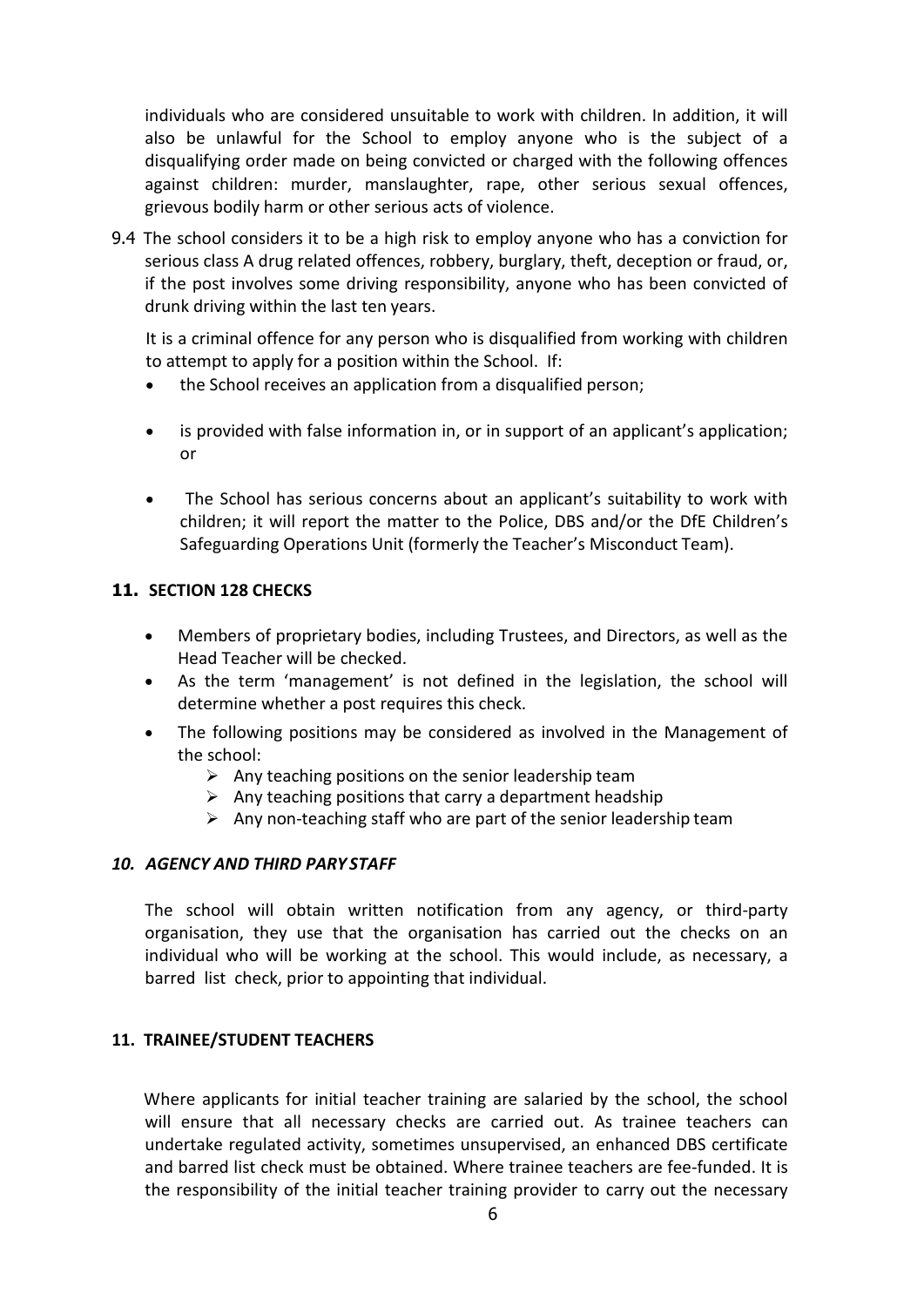checks

## *12. EXISTING STAFF*

If the school has concerns about an existing staff member's suitability to work with children, the school will carry out all relevant checks as if the person were a new member of staff. Similarly, if a person working at the school moves from a post that was not regulated activity, into work which is regulated activity, the relevant checks for the regulated activity will be carried out. Apart from these circumstances, the school is not required to request a DBS check or barred list check.

## *13. VOLUNTEERS*

Under no circumstances should a volunteer in respect of whom no checks have been obtained be left unsupervised or allowed to work in regulated activity.

## *14. RETENTION OF RECORDS*

If an applicant is appointed, the School will retain any relevant information provided on their application form (together with any attachments) on their personnel file. If the application is unsuccessful, all documentation relating to the application will normally be confidentially destroyed after six months under the Privacy Notice Policy, unless the applicant specifically requests the School to keep their details on file.

## *15. INDUCTION*

- 15.1All staff and volunteers who are new to the school will receive information on the school's safeguarding policy and procedures and guidance on safe working practices as part of their induction training.
- 15.2 All successful candidates will undergo a period of monitoring and will:
	- Meet regularly with the headteacher
	- Attend any appropriate training

#### *16. SUPPLY STAFF*

- 16.1 EGHS will only use those agencies which operate a Safer Recruitment Policy and supply written confirmation that all relevant checks have been satisfactorily completed. Any information disclosed as part of the DBS check will be treated confidentially.
- 16.2. EGHS will carry out identity checks when the individual arrives at school.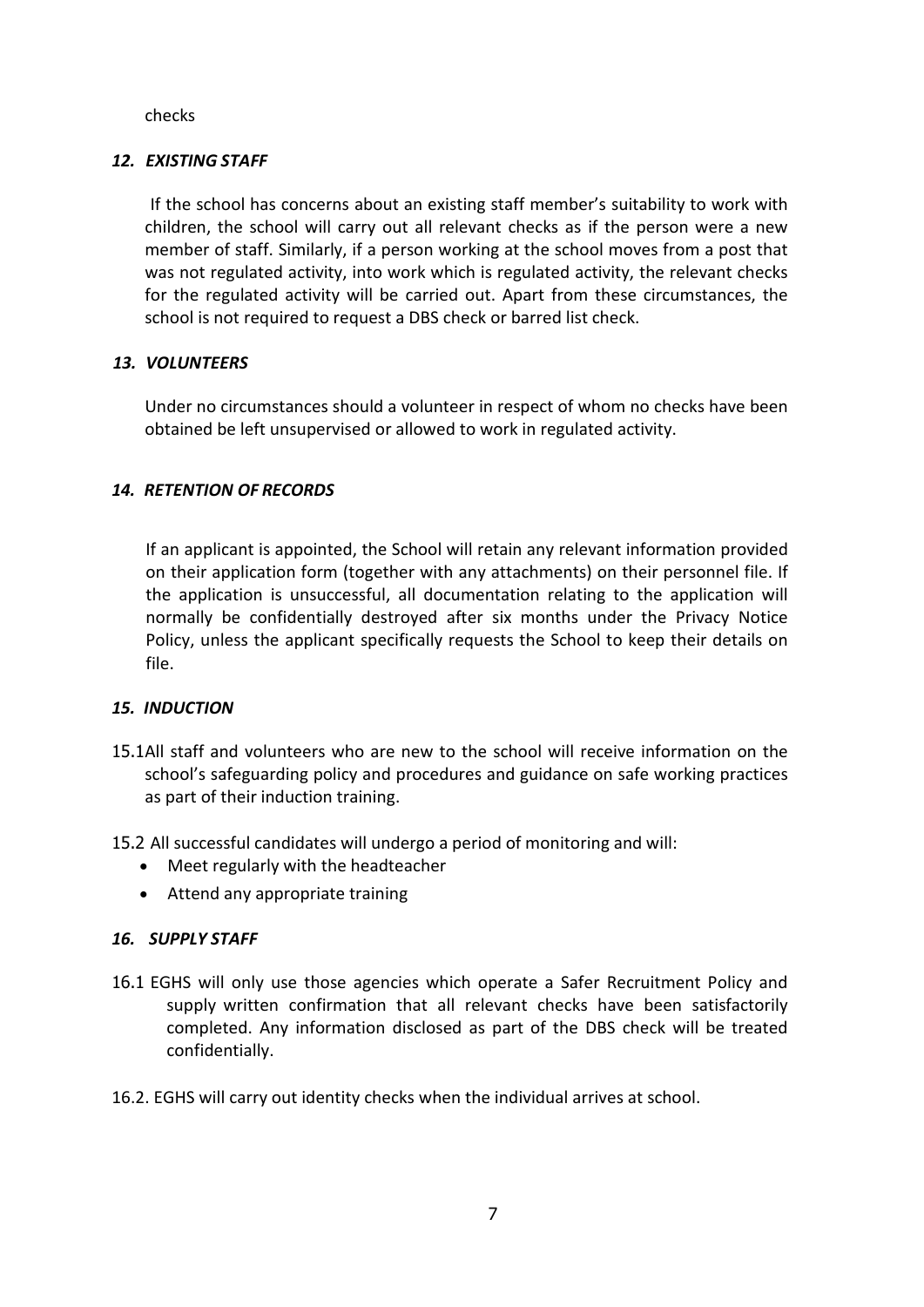#### *17. PERIPATETIC STAFF*

EGHS will require that all necessary checks and DBS requirements have been satisfactorily completed for peripatetic staff.